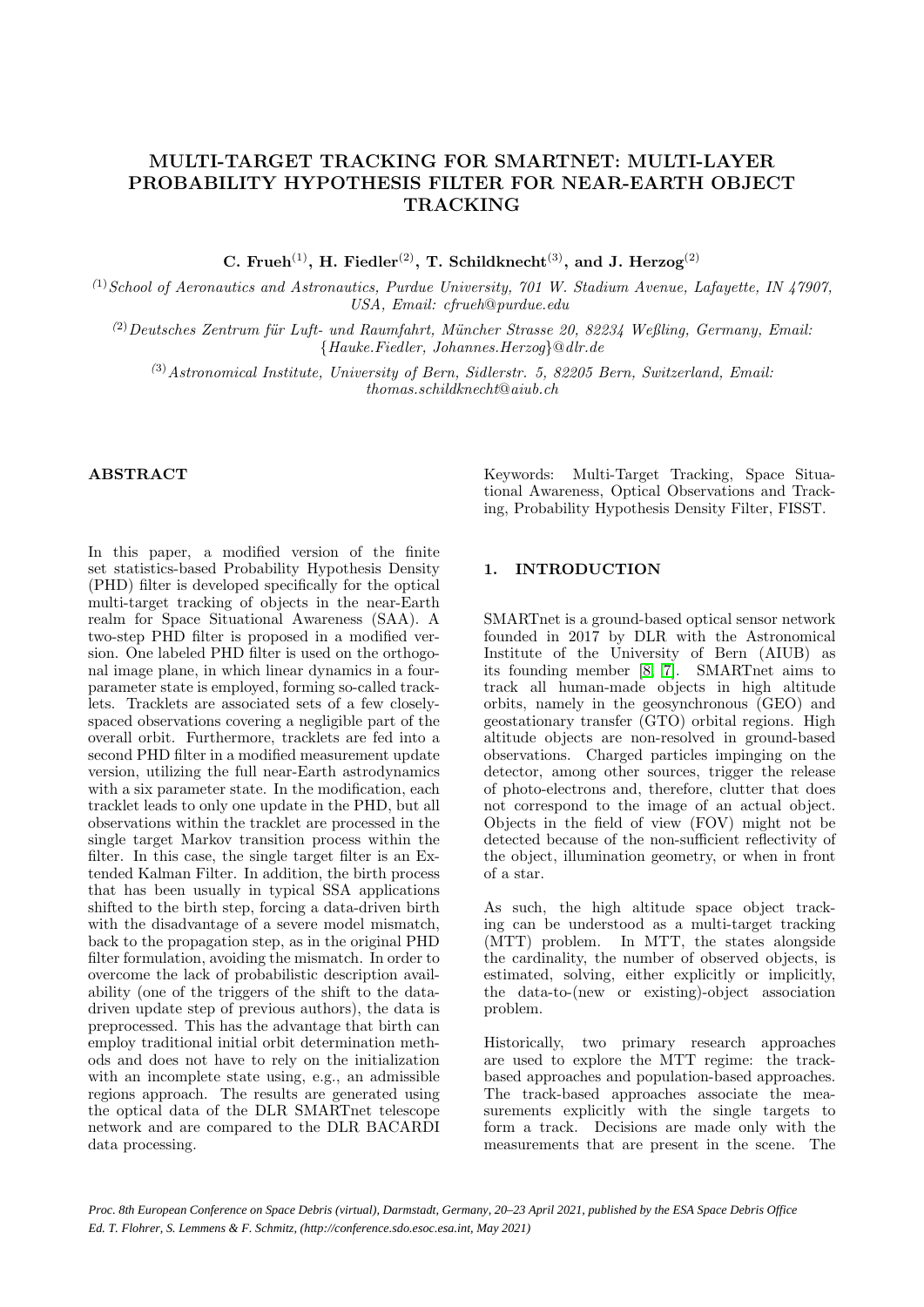most well-known representation of this approach is the Multi-Hypothesis filter.

Population-based approaches model all the objects in the scene as a single random entity and formulate the filtering problem using Finite Set Statistics (FISST) [\[17\]](#page-5-2). The random entity also exists in the absence of measurements and can provide a fully probabilistic description of the entire scene. Both track-based approaches and the population-based approaches have been researched extensively in the context of tracking for Space Situational Awareness, especially for high-altitude objects [\[10,](#page-5-3) [11,](#page-5-4) [20,](#page-5-5) [3,](#page-5-6) [12,](#page-5-7) [13,](#page-5-8) [14,](#page-5-9) [1,](#page-5-10) [2\]](#page-5-11).

One of the challenges is the absence of exact knowledge on many of the probabilistic input parameters needed in order to run the filter properly. Modeling misfits lead to severely impacted filter performance [\[9\]](#page-5-12). One of the problems is the uncertainty present in the probability of detection, which has been addressed for SSA in reformulating in the Probability Hypothesis Density (PHD) filter framework [\[19\]](#page-5-13). A second problem is finding the probabilities of birth and their associated probability density functions (pdf), which is especially crucial as Space Situational Awareness tracking is a data-deprived regime. As such, ill-fitting pdfs are not quickly corrected with new data. In addition, in optical tracking, only a small subset (two angles) of the entire six-parameter state is measured. As a result, the FISST filters are applied in a data-driven birth, [\[1,](#page-5-10) [20,](#page-5-5) [12,](#page-5-7) [13,](#page-5-8) [14,](#page-5-9) [2,](#page-5-11) [12,](#page-5-7) [3,](#page-5-6) [6,](#page-5-14) [5,](#page-5-15) [19\]](#page-5-13) in combination with an admissible regions formulation [\[18,](#page-5-16) [4\]](#page-5-17). Data-driven birth is not in the original PHD formulation and overuses observations, necessitating the need for gating. Even when additional constraints are applied, admissible regions grow large very quickly, significantly limiting the FISST framework's ability to pick up and maintain new objects, which were not previously cataloged. For the admissible regions, a single detection needs to be assumed to be both angle and angle rates. This, however, requires single measurements (two angles) that are already associated, i.e., as described in [\[10\]](#page-5-3). Using a different process in the pre-association leads to inconsistencies at best and significant performance impacts at worst. Furthermore, processing all single measurements of a short observation series, which are from the operational context closely spaced and do only cover a small fraction of the object's orbit at a time, leads to a very high computational load within the filter, even when using the first-order approximation of a PHD filter only.

In this paper, a quick overview is given over the PHD filter in its classical understanding and the data-driven birth process as usually employed in optical SSA tracking. The first step is performed running a labeled PHD filter in the image plane using a reduced linear dynamics forming so-called tracklets. Those tracklets are fed into a second PHD filter operating on the full orbital dynamics in the second step. One update in the PHD filter is performed, while all measurements are processed on the single target Markov process underlying the filter. The new formulation for this step is shown explicitly in the paper. In both steps, birth is maintained in the propagation step. The probabilistic description is obtained via pre-processing of the data, which allows the use of classical, robust orbit determination methods with a much higher convergence date. The data inputs are actual optical measurements provided by SMARTnet.

#### 2. A SHORT SUMMARY OF THE PHD FILTER AND ITS PREVIOUS USE FOR SSA

The PHD filter has been first proposed by Mahler [\[17\]](#page-5-2) and is a first order approximation of the full FISST, and therefore the computationally leanest version of the FISST-based filters.

For the prediction step, the following assumptions are made: (1) the single objects are independent and their dynamics can be modeled by a Markov transition density on the single object level denoted by  $f_{k+1|k}(\mathbf{x}|\mathbf{x}')$  from time step k to  $k+1$  with the prior state  $x'$ , and posterior state  $x$ ; (2) the survival of the existing objects can be modeled by a Bernoulli process with known probability  $p_s$  at each time step; (3) the new objects are being born independent of the existing targets, with a known birth process pdf  $b_{k+1|k}(\mathbf{x})$ . When neglecting spawning, which is not relevant for SSA, the PHD filter prediction equation for the multi-target probability hypothesis density  $D_{k|k}(\mathbf{x})$  of the  $k - th$  time step, to the  $(k + 1) - th$ time step in the state space denoted by  $x$  [\[17\]](#page-5-2):

<span id="page-1-0"></span>
$$
D_{k+1|k}(\mathbf{x}) = b_{k+1|k}(\mathbf{x}) +
$$

$$
\int p_S(\mathbf{x}') f_{k+1|k}(\mathbf{x}|\mathbf{x}') D_{k|k}(\mathbf{x}') d\mathbf{x}' \quad (1)
$$

For the measurement update step, the assumptions are: (4) Each object produces maximally one measurement at any given time. The set of measurements **Z** of the single measurements **z** with  $z \in Z$  at a given time  $k+1$  is the union between the measurements produced by previous objects and the clutter process  $\mathbf{Z} = \mathbf{Z}_{obj} \cup \mathbf{Z}_{clut}$ ; (5) there exists a known single target measurement likelihood function  $f_{k+1}(\mathbf{z}|\mathbf{x})$ based on the object state x and a single measurements z, respectively; (6) there is a known probability of detection, which may be state dependent and which can be modeled as a Bernoulli process, based on the object state and the sensor characteristics such as pointing direction and field of view,  $\mathbf{x}_{\text{sensor}}$ , respectively,  $p_D(\mathbf{x}) := p_D(\mathbf{x}, \mathbf{x}_{\text{sensor}})'(7)$ there is a false alarm clutter rate, which may depend upon the sensor characteristics, denoted by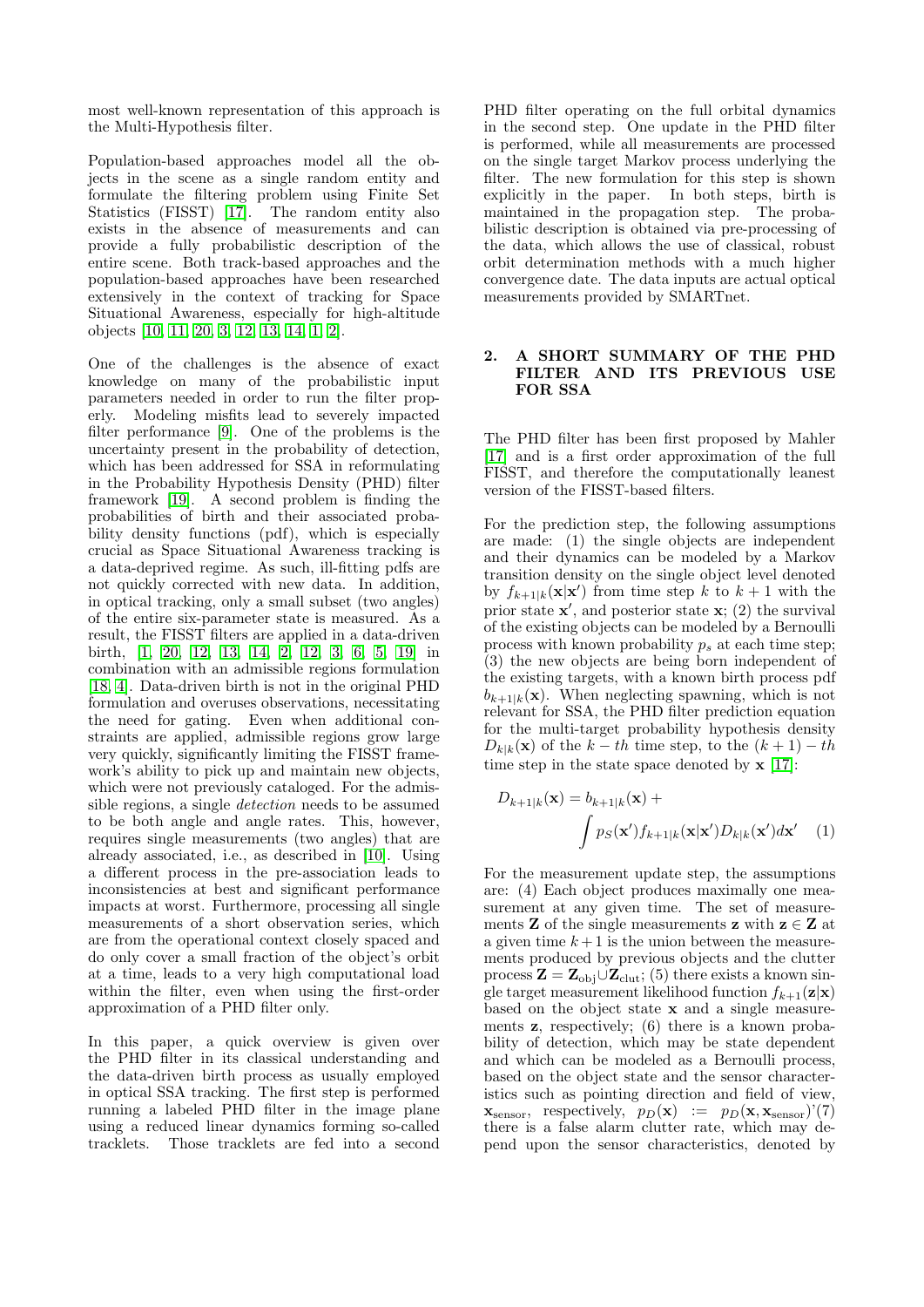$\mathbf{x}_{\text{sensor}},$  which can be modeled as a Poisson distribution with variance  $\lambda$  and spatial distribution  $c(\mathbf{z}) =$  $c(\mathbf{z}|\mathbf{x}_{\text{sensor}})$ ; (5) the multi-target prior is Poisson distributed with the variance  $\lambda_{\text{prior}}$ :  $f_{k+1|k}(\mathbf{X}|\mathbf{Z})$  =  $\exp(-\lambda_{\text{prior}})\Pi_{\mathbf{x}\in\mathbf{X}}\lambda_{\text{prior}}$  ·  $f_{k+1|k}(\mathbf{x}|\mathbf{Z}).$  The measurement update step at time  $k + 1$  can then be formulated as the following [\[17\]](#page-5-2):

<span id="page-2-0"></span>
$$
D_{k+1|k+1}(\mathbf{x}) = (1 - p_D(\mathbf{x})) \cdot D_{k+1|k}(\mathbf{x})
$$
  
+ 
$$
p_D(\mathbf{x}) \sum_{\mathbf{z} \in \mathbf{Z}} \frac{f_{k+1}(\mathbf{z}|\mathbf{x}) D_{k+1|k}(\mathbf{x})}{\lambda c(\mathbf{z}) + \int p_D(\mathbf{x}) f_{k+1}(\mathbf{z}|\mathbf{x}') D_{k+1|k}(\mathbf{x}') d\mathbf{x}'}
$$
  
(2)

The classical implementation as shown in Eqs[.1](#page-1-0) and [2](#page-2-0) has the birth  $b_{k+1|k}(\mathbf{x})$  process in the prediction step from time k to  $k + 1$ . Overcoming the lack of a probabilistic description of birth in combination with a data-spare environment, prompted a shift of the birth process from the prediction step  $b_{k+1|k}(\mathbf{x})$  to the update step  $b_{k+1|k+1}(\mathbf{x}|\mathbf{Z})$ , based on the measurements, a so-called data-driven birth [\[1,](#page-5-10) [20,](#page-5-5) [12,](#page-5-7) [13,](#page-5-8) [14,](#page-5-9) [2,](#page-5-11) [12,](#page-5-7) [3,](#page-5-6) [6,](#page-5-14) [5,](#page-5-15) [19\]](#page-5-13). While usually explicitly formulated this is leading to the modified equations:

<span id="page-2-1"></span>
$$
D_{k+1|k}(\mathbf{x}) \stackrel{\text{mod}}{=} \int p_S(\mathbf{x}') f_{k+1|k}(\mathbf{x}|\mathbf{x}') D_{k|k}(\mathbf{x}') d\mathbf{x}' \qquad (3)
$$

$$
D_{k+1|k+1}(\mathbf{x}) \stackrel{\text{mod}}{=} (1 - p_D(\mathbf{x})) \cdot D_{k+1|k}(\mathbf{x})
$$
  
+ 
$$
p_D(\mathbf{x}) \sum_{\mathbf{z} \in \mathbf{Z_d}} \frac{f_{k+1}(\mathbf{z}|\mathbf{x}) D_{k+1|k}(\mathbf{x})}{\lambda c(\mathbf{z}) + \int p_D(\mathbf{x}) f_{k+1}(\mathbf{z}|\mathbf{x}') D_{k+1|k}(\mathbf{x}') d\mathbf{x}'}
$$
  
+ 
$$
\sum_{\mathbf{z} \in \mathbf{Z_b}} b_{k+1|k+1}(\mathbf{x}|\mathbf{z})
$$
(4)

In order to shift the birth to the update step, a violation of assumption (4) such that the measurements are generated either from clutter or from already known object. In order to not overuse the measurements, a split or gating has to introduced as a hard constraint, namely re-defining the set of all measurements Z as:

$$
\mathbf{Z} \stackrel{\text{mod}}{=} \mathbf{Z}_{\text{d}} \cup \mathbf{Z}_{\text{b}} \tag{5}
$$

$$
\mathbf{Z}_{\mathrm{d}} = \mathbf{Z}_{\mathrm{obj}} \cup \mathbf{Z}_{\mathrm{clut}} \tag{6}
$$

$$
\mathbf{Z}_{\mathrm{b}} = \mathbf{Z}_{\mathrm{birth}} \tag{7}
$$

But as  $\mathbf{Z}_b$  and which for  $\mathbf{Z}_d$  are used seperately in Eq[.4,](#page-2-1) the set of measurements has to be manually split. The decision of which measurements count for birth in  $\mathbf{Z}_{\mathrm{b}}$  and which for  $\mathbf{Z}_{\mathrm{d}}$  is often based on the measurement likelihood function of the known targets, on the other hand, that ill-represents the clutter process which can occur at any region on the image; furthermore not all known objects are detected and the probability of detection for the known objects is neglected. As such, the modified PHD equations in Eqs. [3](#page-2-1) amd [4](#page-2-1) are not in alignment with the FISST filtering paradigms. A rederivation is necessary for a data-driven birth:

$$
\mathbf{Z} \stackrel{\text{new}}{=} \mathbf{Z}_{\text{obj}} \cup \mathbf{Z}_{\text{clut}} \cup \mathbf{Z}_{\text{birth}} \tag{8}
$$

$$
(9)
$$

This is future work for the authors and will be published seperately. For the Multi-Bernoulli filter a data-driven re-derivation is available [\[16\]](#page-5-18).



Figure 1: Gaussian Mixture Admissible Region representation, using 300 components, according to [\[4\]](#page-5-17).

Despite its inconsistencies, the data-driven birth Eq[.4](#page-2-1) solves the problem of birth when using optical measurements only partly. For the birth initialization, a pdf spanning the full state is required. Optical observations, however, measure only a subset of the state, two angles. One workaround is the use of at least a minimal preassociation of the data, assuming angle rates are available, in combination with admissible regions [? [12,](#page-5-7) [13,](#page-5-8) [14,](#page-5-9) [2,](#page-5-11) [12,](#page-5-7) [3,](#page-5-6) [6,](#page-5-14) [5,](#page-5-15) [19\]](#page-5-13). Fig.?? shows the illustration of an admissible region represented via a Gaussian mixture using 300 components. This already illustrates that a large number of components are needed for a proper representation. Furthermore, even when using further constraints, the admissible regions, which can reduce the number of components, are fanning out quickly, requiring new observations of the same object soon not to lose the newly birthed objects again.

If the data is not assumed to be preassociated, the admissible region's approach cannot be used. However, then only a potentially wrongly associated subset of the observations is available, potentially relying on very different methods to form so-called tracklets [\[10\]](#page-5-3). Tracklets are observations that are determined to belong to the same object and span a very short part of the object's orbit. On the other hand, if all the single observations are inserted into the filter, many hypotheses, e.g., Gaussian components in a Gaussian mixture implementation, are generated with the result that very aggressive pruning and merging has to be applied, which degrades filter performance. A further complication is that in operational data, often small time corrections, e.g., for different shutter times, are applied, leading to slightly different times of the order of microseconds for detections on the same image. Such short propagation times are disadvantageous within a multi-target tracking filter with the full orbital dynamics employed.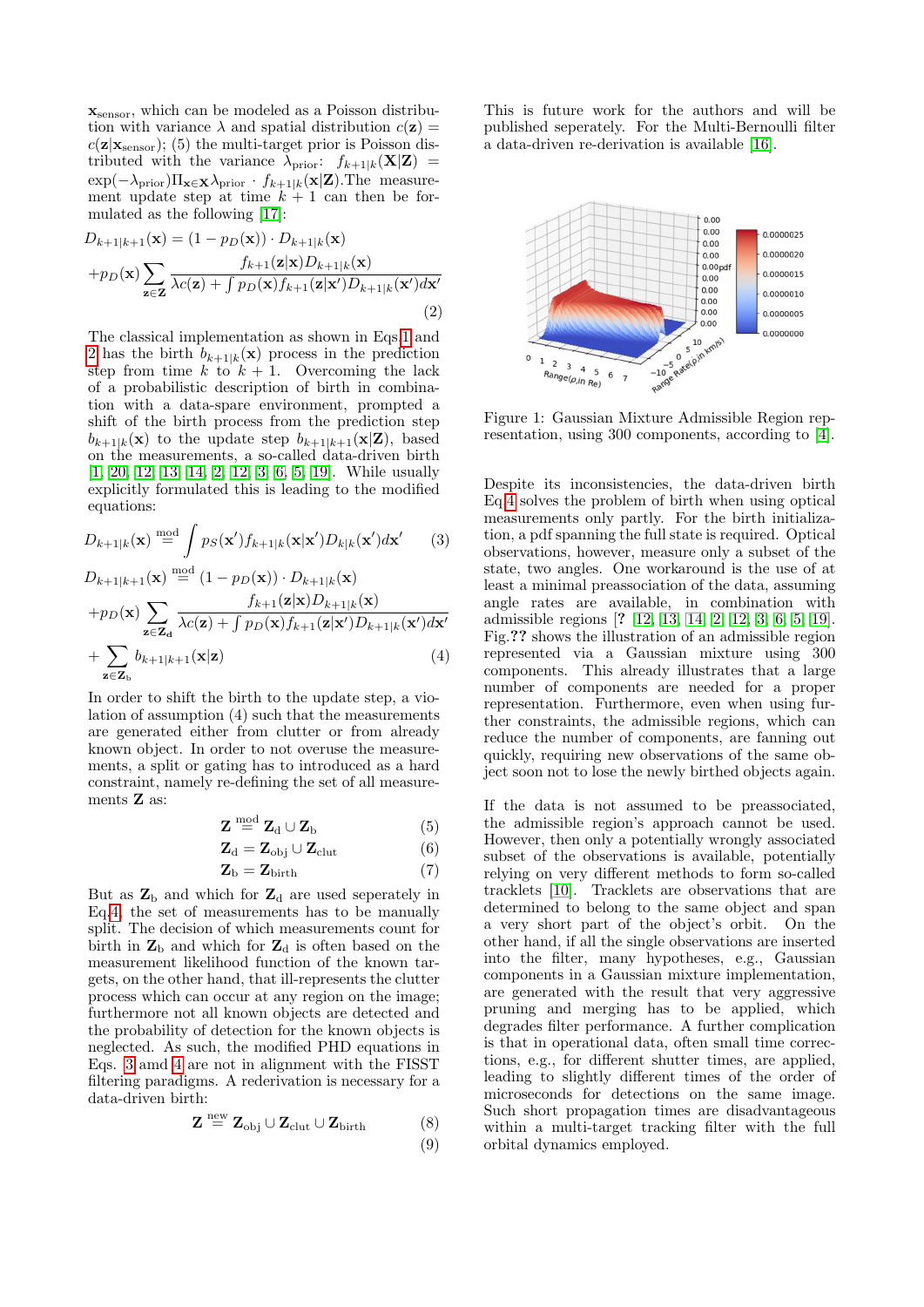#### 3. TWO-STEP APPROACH OF SSA PHD **FILTER**

A new two-step modified implementation of the classical PHD filter is proposed to avoid some known shortcomings in the usual SSA implementations. In this new form, the birth process is shifted back to the prediction step, and a two-step approach is implemented.

## 3.1. Labeled Association in the Orthogonal Projection

As a first step, the PHD filter in its form of Eqs[.1](#page-1-0) and [2](#page-2-0) are used in a Gaussian mixture implementation [\[23\]](#page-5-19). Labeling is applied for use in the subsequent filter step. The dynamics is a linear dynamics in the orthogonal image plane, constructing a state that consists of right ascension  $\alpha$ , declination  $\delta$ , right ascension rate  $\dot{\alpha}$  and declination rates  $\dot{\delta}$ . The linear dynamics is justified because the method is applied to high altitude orbits spanning only a small fraction of the orbit. Adaptions are easily possible for objects in lower orbits. No catalog data is used at this step, but the filter is initialized cold on birth only without a priori information. Each series is processed separately.

The birth distribution is found via a pre-processing of the data. Each short observation series is preanalyzed for determining from the data a Gaussian mixture distribution of birth distributions in the two-dimensional orthogonal image plane projection. For the velocity in angle rates, all detections are combined, excluding combinations on the same image. For positions, the locations within the image are used in a similar fashion. Again a Gaussian mixture distribution is assumed. The process is illustrated via pictograms in Fig. [2,](#page-3-0) where a series of six images are shown with detections, actual observations and clutter, marked by golden circles. The Gaussian distribution is, of course, not valid in spherical coordinates. But as a localized region in the orthogonal tangential plane is used, the inaccuracies in the projection are negligible. In order to limit the Gaussian mixture components, merging is applied within user-specified bounds using the Kullbach-Leibler divergence as criteria. For the observation epochs, rounding to one common epoch per image is applied in this first step.

## 3.2. Full Orbital Dynamics Modified PHD Filter

The filter results within the orthogonal image plane are then transferred over into the full PHD filter employing a six-state vector of position and velocity in the Cartesian space. Again, birth is kept in the



<span id="page-3-0"></span>

(b) velocity probabilities

Figure 2: Pictrographic illustration of finding position and velocity probabilities in the orthogonal image plane for detection on the image indecated by golden circles .

propagation step, as in the original definition of the PHD filter, Eqs[.1.](#page-1-0) This requires a process again to determine a probabilistic birth process. This is done analogous to the previous step, only now in the full Cartesian space using proper orbit dynamics. Therefore classical methods of orbit determination can be used. In this paper, the authors decided to use the Gauss method, followed by the Herrick-Gibbs method [\[22\]](#page-5-20) using combinations of three tracklets to determine orbital hypotheses. The process requires additional computations, however, it is very robust and allows leveraging classical initial orbit determination methods, including multi-revolution methods, avoiding the use of admissible regions. IOD for tracklets of different objects often is not successful, which in this context simply means they do not contribute to the Gaussian mixture<br>birth population representation. For a proper birth population representation. representation of the birth process, a proper pdf representation is needed. Interpreting the initial orbit determination results as the means, the second moment can be approximated using an unscented transform of the expected measurement noise [\[15\]](#page-5-21). This introduces a slight bias, which is found to be overall negligible.

However, the measurement update step is modified in its formulation. In order to curb the creation of new hypotheses, a single PHD filter step is employed per tracklet-object that has been found in the previous PHD filter step in the orthogonal plane. Nevertheless, the single labeled tracklet observations are processed in all steps through the Markov transition within the PHD filter with their exact respective epochs without rounding. This allows processing all measurements, which is advantageous for the sequential filtering of the Markov process to mitigate filter divergence, especially after longer observation gaps that frequently occur in SSA tracking. Mathematically, the update step can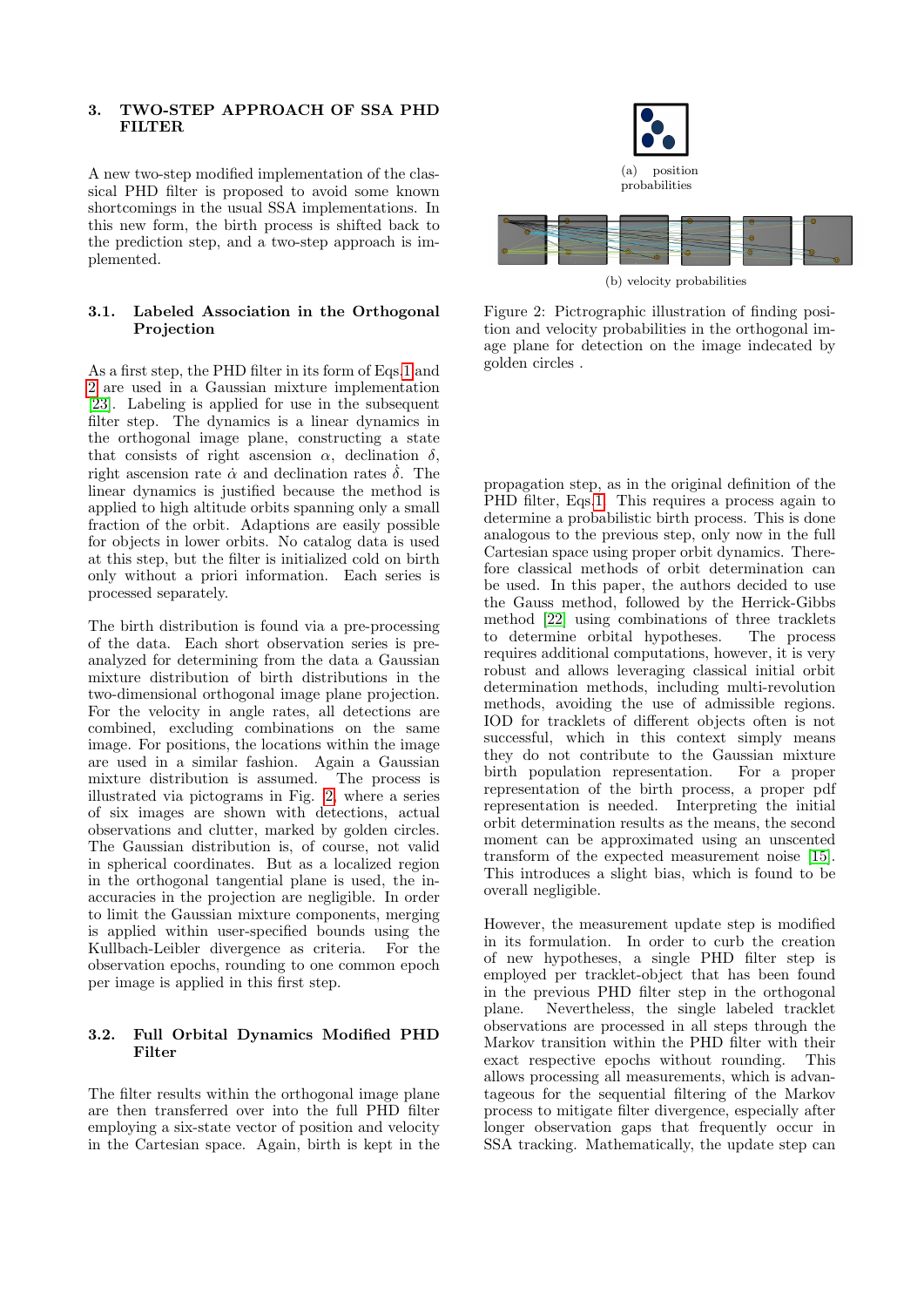hence be formulated as the following:

$$
D_{k+1|k+1}(\mathbf{x}) = (1 - p_D(\mathbf{x})) \cdot D_{k+1|k}(\mathbf{x}) +
$$

$$
p_D(\mathbf{x}) \sum_{\mathbf{Z} \in \zeta} \frac{F(\mathbf{Z}|\mathbf{x}, D_{k|k}(\mathbf{x}))}{\lambda c(\mathbf{Z}) + \int p_D(\mathbf{x}) F(\mathbf{Z}|\mathbf{x}', D_{k|k}(\mathbf{x}')) d\mathbf{x}'}
$$
(10)

Please note that the first term, representing the probability of non-detection uses the propagated multiobject density  $D_{k+1|k}(\mathbf{x})$ , whereas the newly formulated transition process still uses the non-propagated density  $D_{k|k}(\mathbf{x})$ , as several different propagation epochs are needed:

$$
F(\mathbf{Z}|\mathbf{x}, D_{k|k}(\mathbf{x})) =
$$
  
\n
$$
f_{k_z+1}(\mathbf{z}|\mathbf{x}) \int f_{k_z+1|k}(\mathbf{x}|\mathbf{x}') D_{k|k}(\mathbf{x}') d\mathbf{x}' \quad (11)
$$
  
\n
$$
\forall \mathbf{z} \in \mathbf{Z}_i
$$

This requires a redefinition of the measurement set  $\mathbf{Z}_i$ , which now consists of the sets containing the measurements of a tracklet from the previous labelled PHD filter step in the orthogonal plane.

$$
\mathbf{Z}_1 = \{ \mathbf{z}_1, \mathbf{z}_3, \ldots \} \tag{12}
$$

$$
\mathbf{Z}_2 = \{ \mathbf{z}_2, \mathbf{z}_5, \ldots \} \tag{13}
$$

$$
\mathbf{Z}_{\cdot} = \dots \tag{14}
$$

To speed up computation no labelling is used in this step. A Gaussian mixture implementation is chosen again. In this step, the catalog of all known high altitude orbit is used as existing object population.

## 4. RESULTS

For the results, the data of a single observation night of March 3, 2021, collected by the SMARTnet sensor located in Sutherland, has been used. During that night, GEO surveys to detect new objects and catalog maintenance follow-up observations were collected.

The observation night consists of 1526 total detections, with a minimum of one detection and a maximum of 13 detections on a single image. Overall there were 81 observation series. A series spans on average 103 seconds, with a maximum time span of 220 seconds and a minimum one of 48 seconds. The average time from one image to the following (mid observation times) is 15 seconds; the average time from one observation series to the next is 231 seconds.

Unfortunately, the observation set was already formed into tracklets, is hence of a cleansed data set, so to speak. The previously formed associations were undone and not used in the processing.

On average, 40 velocity hypotheses and three position hypotheses per observation series were formed. A merging with standard deviations of 1 arcsecond per second in velocity and two arcseconds in position were performed. The latter is consistent with the measurement accuracy determined for the sensor. On average, three birth hypotheses remained after merging. The results for the labeled PHD filter in the orthogonal image plane were consistent with the BACARDI [\[21\]](#page-5-22) processing; the previously undone associations were found again, with some outliers that BACARDI removes in a separate step, already removed in all but two cases by the PHD filter step.

For the orbit determination step, catalog objects have been confirmed, and new objects have been found. Because of technical problems, validation with the BACARDI system is currently still pending.

#### 5. CONCLUSIONS

In conclusion, there is an established way of implementing a probability hypothesis density filter (PDH) for the use of tracking in space situational awareness. This standard implementation has several drawbacks, which limit performance and general use.

In this paper, a two-step approach has been derived and implemented, providing method consistency in all processing steps. Furthermore, traditional initial orbit determination methods can be used, avoiding a costly non-robust admissible regions approach for object birthing. Reformulating the filter update step allows curbing the number of needed hypotheses, allowing for more relaxed pruning and merging. At the same time, still, all measurements with their exact epochs are processed for the best possible orbit estimates in the sequential single object filter, which provides the PHD filter Markov transition process.

The first results are auspicious; however, more rigorous testing and validation are needed. For the birthing using multiple nights of data, better multi-revolution initial orbit determination methods need to be implemented. Future work includes the operational implementation of the method in the SMARTnet network. Unrelated to the implementation, future work includes the publication of the reformulation with a proper data-driven birth.

## 6. ACKNOWLEDGEMENTS

The authors would like to thank Benjamin Hofmann for the help with the extraction of data from the